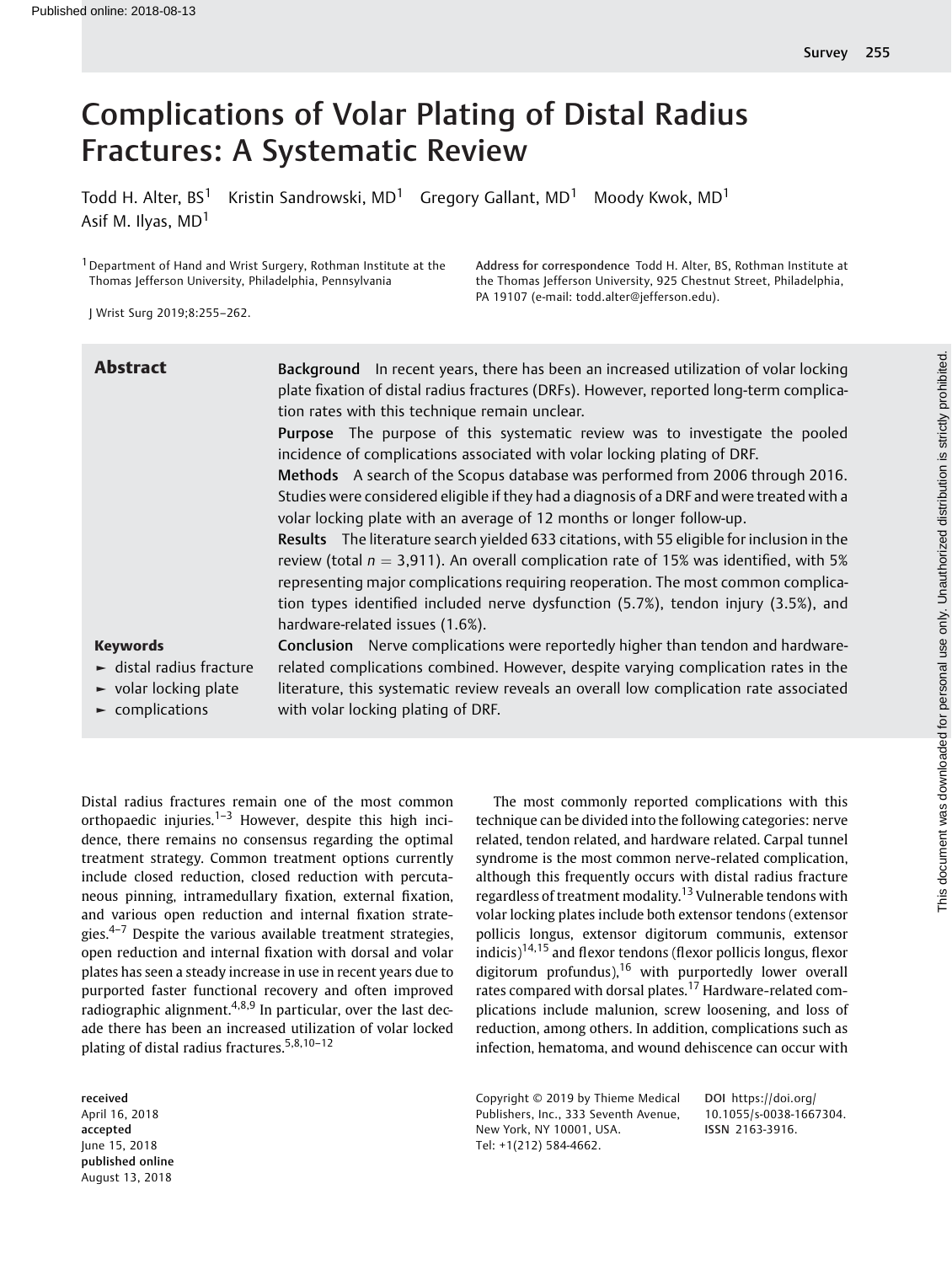any surgical procedure, as well as many other less frequently reported sequelae.

In spite of the rising utilization of this technique, our understanding of long-term complication rates associated with volar locking plating of distal radius fractures remains limited. Therefore, the purpose of this study was to perform a systematic review to investigate incidence of complications following volar locking plate fixation of distal radius fractures.

## Methods

A search of the Scopus database, which incorporates PubMed and Medline, was performed from 2006 through 2016. This timeframe was selected to focus on a period where specifically locked, rather than nonlocked, volar plating was more ubiquitous. The database was searched using the following search terms: volar, palmar, Colles fracture, Barton fracture, Smith fracture, distal radius fracture, distal radial fracture, or fracture of distal radius. Only articles written in English were included.

Studies were considered eligible if they met the following criteria: (1) patients had a diagnosis of a distal radius fracture, irrespective of diagnostic criteria, etiology, associated pathology, sex, or age; (2) patients were treated with a volar locking plate. Studies were excluded if they were (1) case reports; (2) reviews; (3) animal studies; (4) cadaveric studies; (5) complication data unavailable or not presented; (6) inadequate plate-type information; (7) dorsal plate fixation; (8) additional percutaneous pin fixation augmentation; (9) nonlocking volar plates; and (10) follow-up less than 12 months ( $\blacktriangleright$ Fig. 1).

Each included study was independently analyzed by two different authors (T.H.A. and A.M.I.). The following data were



Fig. 1 Flow diagram indicating results of the literature search and study selection procedure.

extracted and recorded: study characteristics (first author, year of publication, country of origin); fracture characteristics, implant type; sample size; mean age; sex distribution; duration of follow-up; study design; number of complications. A complication was defined as an adverse treatment event that was reported by the authors of the study. The main outcome measure of the systematic review was the overall rate of complications. Complications were divided into minor and major complications, with a major complication defined as any adverse event postoperatively requiring reoperation during the study follow-up period.

### Results

The literature search identified 633 citations, of which 55 were eligible for inclusion in the systematic review (total  $n = 3.911$ ).<sup>4,6,9,10,13,18–67</sup> The average age was 57, with a range from 13 to 94. Men accounted for 36% of all patients. Average follow-up was 20.6 months, with a range from 6 to 90 months. The overall complication rate identified was 15%. Major complications requiring reoperation accounted for 5%, and minor complications consisted of 10% (►Table 1).

The most common complications included nerve dysfunction (5.7%), tendon injury (3.5%), and hardware problems (1.6%; ►Table 2). Other complications in descending order of incidence included infection, wound complications, and refracture or loss of reduction accounting for 3.9%. A major complication was defined as one requiring reoperation, with the exception of carpal tunnel syndrome, complex regional pain syndrome, and plate removal by patient request. The most common major complication was tendon rupture, with extensor being more common than flexor tendon rupture (►Table 3).

Nerve complications were most common with an overall rate of 5.7%, with postoperative carpal tunnel syndrome being the most common at 2%. Complex regional pain syndrome was reported in 1.4% of cases.

The overall tendon complication rate was 3.5% with extensor tendon rupture accounting for 1% and extensor tenosynovitis 0.6%. Flexor tendon tenosynovitis and rupture were reportedly lower at 0.7 and 0.3%, respectively. De Quervain's tenosynovitis, intersection syndrome, and trigger finger were equally low at 0.03% overall. The incidence of tendonitis and tendon rupture where the tendon was not specified was 0.7 and 0.1%, respectively.

Hardware complication rate was 1.6%, with malunion being the most common at 0.6%. Plate prominence was encountered in only 0.1% of patients, screwlooseningin 0.3%, intra-articular screws in 0.2%, and prominent screws in 0.1%.

#### **Discussion**

The purpose of this study was to perform a systematic review to investigate incidence of complications following volar locking plate fixation of distal radius fractures. Despite the varying overall complication rates in the literature from 0 to 60%,4,6,9,10,13,18–<sup>67</sup> this systematic review reports an overall complication rate of 15% associated with volar locked plating of distal radius fractures, of which only 5% were considered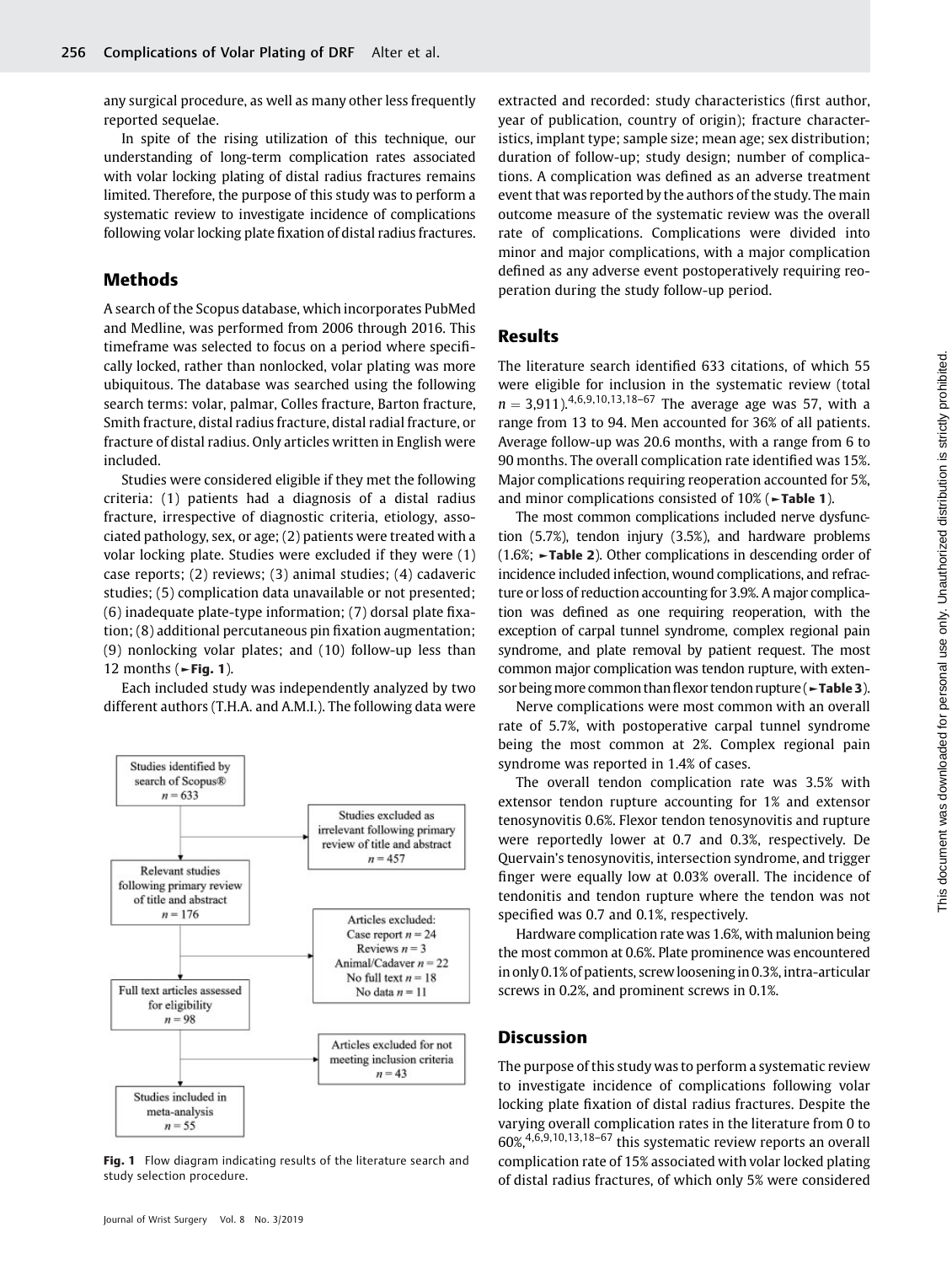| Reference                          | Year | Journal                     | Study design  | $Male$<br>$(8)$          | No. of<br>patients       | Mean age $\pm$ SD                | Mean follow-up $\pm$ SD                 | AO Class       | AO Class<br>B (%) | AO Class<br>C (%) | Plate                    | Complication rate |                        |
|------------------------------------|------|-----------------------------|---------------|--------------------------|--------------------------|----------------------------------|-----------------------------------------|----------------|-------------------|-------------------|--------------------------|-------------------|------------------------|
|                                    |      |                             |               |                          |                          | $(range)$ $(y)$                  | (range) (mo)                            | A (%)          |                   |                   | type                     | Minor (%)         | Major <sup>a</sup> (%) |
| Arora et al <sup>4</sup>           | 2009 | J Orthop Trauma             | Retrospective | 32                       | 53                       | $75.9 \pm 4.8$<br>(70-89)        | $51.5(12-64)$                           | 53             | $\circ$           | 47                | Fixed                    | 4                 | $\sigma$               |
| Arora et al <sup>10</sup>          | 2011 | Bone Joint Surg Am          | Prospective   | 22                       | 36                       | 75.9 (65-88)                     | 5                                       | 28             | $\circ$           | 72                | Fixed                    | $\infty$          | 28                     |
| Arora et al <sup>18</sup>          | 2007 | J Orthop Trauma             | Retrospective | $\frac{8}{18}$           | 114                      | 57.4                             | $14.9 \pm 5.1(12 - 27)$                 | $\frac{8}{3}$  | $\circ$           | 52                | Fixed                    | 5,                | $\overline{1}$         |
| Brennan et al <sup>19</sup>        | 2016 | Injury                      | Retrospective | $\overline{4}$           | 151                      | 47.9                             | $32.2(12 - 60)$                         | $\frac{4}{3}$  | 57                | $\overline{e}$    | Fixed                    | ${}^{\circ}$      | $\overline{ }$         |
| Chung et al $^{20}$                | 2008 | J Hand Surg                 | Prospective   | $\overline{4}$           | 55                       | 47.6 (20-83)                     | $\overline{C}$                          | $\frac{4}{3}$  | $\overline{1}$    | $\overline{4}$    | Fixed                    | $\frac{8}{2}$     | $\sim$                 |
| Chung et al <sup>21</sup>          | 2006 | J Bone Joint Surg Am        | Prospective   | $\ddot{4}$               | 87                       | $48.9 \pm 16.7$<br>$(18 - 83)$   | $\overline{C}$                          | $\overline{4}$ | G                 | 5                 | Fixed                    | $\approx$         | $\circ$                |
| Figl et al <sup>22</sup>           | 2010 | J Trauma                    | Prospective   | $\overline{\phantom{0}}$ | 58                       | 79 (75-92)                       | $13(12-15)$                             | 66             | $\sim$            | $\overline{5}$    | Variable<br>angle        | S                 | $\sim$                 |
| Figl et al <sup>23</sup>           | 2009 | Arch Orthop Trauma Surg     | Prospective   | 38                       | 80                       | $58.4(23 - 88)$                  | $12(12-24)$                             | 45             | $\tilde{1}$       | 43                | Variable<br>angle        | 'n                | $\circ$                |
| Gruber et al <sup>24</sup>         | 2008 | J Orthop Trauma             | Prospective   | 33                       | 55                       | $60(20-92)$                      | $29 +$                                  | $\circ$        | 0                 | $\frac{8}{1}$     | Fixed                    | 4                 | 4                      |
| Gereli et al <sup>25</sup>         | 2014 | Arch Orthop Trauma Surg     | Prospective   | 55                       | $\overline{5}$           | 44 (18-60)                       | $32(12 - 90)$                           | 100            | $\circ$           | $\circ$           | Fixed                    | $\circ$           | $\sim$                 |
| Gereli et al <sup>26</sup>         | 2010 | Acta Orthop Traumatol Turc  | Retrospective | 69                       | $\frac{6}{2}$            | $49 \pm 16$                      | $\pm$ 6.1<br>26.1                       | $\circ$        | $\circ$           | 100               | Fixed                    | $\circ$           | $\circ$                |
| Goehre et al <sup>27</sup>         | 2014 | J Hand Surg: Eur Vol        | Prospective   |                          | $\overline{2}$           | $71.3 \pm 5.7$                   | $\overline{C}$                          | 86             | $\circ$           | $\overline{4}$    | Fixed                    | 14                | $\circ$                |
| Gogna et al <sup>28</sup>          | 2013 | Chinj Traumatol             | Prospective   | 81                       | 27                       | $30.12 \pm 11.48$<br>$(19 - 52)$ | 26.8 (22-34)                            | 26             | $\circ$           | 74                | Fixed                    | $\overline{ }$    | $\circ$                |
| Gradl et al <sup>29</sup>          | 2014 | Injury                      | Prospective   | G                        | 55                       | $61.4 \pm 14$                    | $\overline{24}$                         | 100            | $\circ$           | $\circ$           | Fixed                    | $\overline{A}$    | S                      |
| Gradl et al <sup>30</sup>          | 2013 | Arch Orthop Trauma Surg     | Prospective   | $\overline{1}$           | 52                       | $63(18-88)$                      | 12                                      | 56             | $\circ$           | $\frac{4}{3}$     | Fixed                    | $\overline{c}$    | $\infty$               |
| Grewal et al <sup>31</sup>         | 2011 | J Hand Surg                 | Prospective   | 77                       | $\frac{8}{2}$            | $58.0 + 9.9$                     | $\overline{C}$                          | 65             | $\circ$           | 35                | Fixed                    | Ξ                 | Ξ                      |
| Gruber et al <sup>32</sup>         | 2010 | Bone Joint Surg Am          | Prospective   | 50                       | 54                       | ± 18<br>63                       | $\overline{z}$                          | $\circ$        | $\circ$           | 100               | Fixed                    | 4                 | 4                      |
| Hakimi et al <sup>9</sup>          | 2010 | J Hand Surg: Eur Vol        | Retrospective | $\overline{3}$           | 77                       | $62(18-94)$                      | $12(10-15)$                             | $\frac{6}{1}$  | $\circ$           | 84                | <b>Mixed<sup>b</sup></b> | $\overline{c}$    | $\overline{ }$         |
| Hollevoet et al <sup>33</sup>      | 2011 | Acta Orthop Belg            | Prospective   | Ξ                        | $\overline{20}$          | 67                               | $19(12 - 26)$                           |                |                   |                   | Fixed                    | $\overline{1}$    | $\overline{1}$         |
| Karantana et al <sup>34</sup>      | 2013 | Bone Joint Surg Am          | Prospective   |                          | 64                       | $(18 - 73)$                      | $\overline{C}$                          | $\frac{4}{5}$  | 56                | $\sim$            | Fixed                    | 22                | 3                      |
| Kato et al <sup>35</sup>           | 2014 | Nagoya J Med Sci            | Prospective   | $50\,$                   | 100                      | 56.7 (20-84)                     | $\approx$                               | $\frac{6}{2}$  | $\circ$           | 84                | Fixed                    | $\overline{A}$    | 3                      |
| Kawasaki et al <sup>36</sup>       | 2014 | J Orthop Traumatol          | Retrospective | $\overline{2}$           | $\overline{4}$           | 59.9 (23-85)                     | 20.2 (12-56)                            | $\circ$        | $\circ$           | 100               | Variable<br>angle        | 4                 | $\circ$                |
| Khamaisy et al <sup>37</sup>       | 2011 | Injury                      | Retrospective | 46                       | 5                        | 52.7 (18-74)                     | $\overline{c}$                          | $\sim$         | $\frac{15}{2}$    | $\overline{8}$    | Fixed                    | $\sim$            | $\overline{ }$         |
| Knight et al <sup>38</sup>         | 2010 | Injury                      | Prospective   | $\Xi$                    | $\overline{4}$           | 59 (18-84)                       | $13.6(6-24)$                            | ᡩ              | $\circ$           | 58                | Fixed                    | 25                | $\overline{4}$         |
| Konstantinidis et al <sup>39</sup> | 2010 | Arch Orthop Trauma Surg     | Prospective   | $43$                     | $\overline{4}$           | 54.4 (19-86)                     | $5.2(12-31)$<br>$\overline{+}$<br>16.9  | $\circ$        | $\circ$           | 100               | Fixed                    | 50                | $\sim$                 |
| Kumbaraci et al <sup>40</sup>      | 2014 | Eur J Orthop Surg Traumatol | Retrospective | 75                       | $\overline{3}4$          | ±16<br>48                        | $20(12 - 72)$<br>$\!$ $\!$ $\!$<br>49.6 | $\circ$        | $\circ$           | 100               | Fixed                    | G                 | $\circ$                |
| Kwan et al <sup>41</sup>           | 2011 | Int Orthop                  | Prospective   | 55                       | 75                       | $51(13-82)$                      | $\overline{24}$                         | $\frac{8}{2}$  | $\overline{ }$    | 75                | Fixed                    | $\overline{c}$    | $\sim$                 |
| Lattmann et $al^{42}$              | 2008 | J Hand Surg                 | Prospective   | $\overline{20}$          | $\overline{5}$           | $\pm$ 17 (24-91)<br>64           | $\overline{\phantom{a}}$                | 57             | G                 | 54                | Fixed                    | G                 | 4                      |
| Lattmann et al <sup>43</sup>       | 2011 | J Trauma                    | Prospective   | $\overline{24}$          | 228                      | $\pm$ 18 (18-96)<br>62           | $\overline{c}$                          | $\overline{4}$ | $\overline{5}$    | 53                | Fixed                    | $\overline{c}$    | $\sim$                 |
| Lee et al <sup>44</sup>            | 2012 | Int Orthop                  | Retrospective |                          | $\overline{\phantom{0}}$ | $50 - 70$                        | $\pm$ 7.1<br>19.2                       | 55             | $\circ$           | 45                | Fixed                    | 3                 | $\circ$                |
|                                    |      |                             |               |                          |                          |                                  |                                         |                |                   |                   |                          |                   | (Continued)            |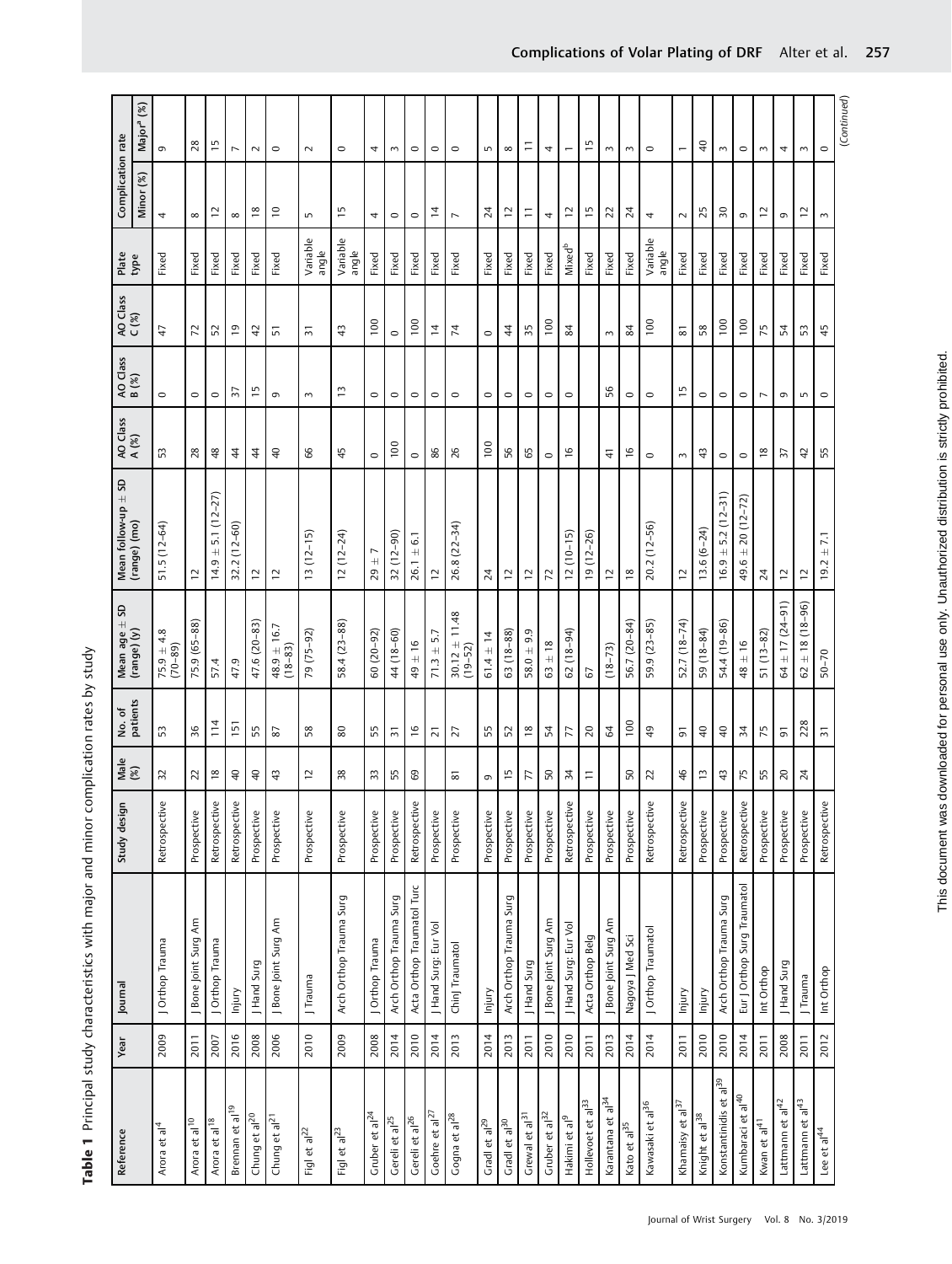| j      |
|--------|
|        |
|        |
|        |
|        |
|        |
|        |
|        |
| ۱<br>۲ |
|        |
|        |
|        |
|        |

Journal of Wrist Surgery Vol. 8 No. 3/2019

| Reference                                 | Year | Journal                    | Study design  | $Male$<br>$(%)$ | No. of<br>patients | Mean age $\pm$ SD<br>(range) $(y)$ | Mean follow-up $\pm$ SD<br>(range) (mo) | AO Class<br>A (%) | AO Class<br>B (%)        | AO Class<br>C (%) | Plate<br>type            | Complication rate        |                           |
|-------------------------------------------|------|----------------------------|---------------|-----------------|--------------------|------------------------------------|-----------------------------------------|-------------------|--------------------------|-------------------|--------------------------|--------------------------|---------------------------|
|                                           |      |                            |               |                 |                    |                                    |                                         |                   |                          |                   |                          | Minor (%)                | (%)<br>Major <sup>a</sup> |
| Marlow et al <sup>45</sup>                | 2012 | Acta Orthop Belg           | Retrospective | 24              | 65                 | 57.7 (17.5-92)                     | $17.2(7-20)$                            | 23                | $\infty$                 | 69                | Variable<br>angle        | 5                        | $\sim$                    |
|                                           |      |                            |               |                 | $\overline{4}$     | 56.1 (18.6-87)                     | $32.5(14-54)$                           | 29                | $\overline{\phantom{0}}$ | 64                | Fixed                    | $\circ$                  | $\overline{C}$            |
| Matschke et al <sup>46</sup>              | 2011 | Injury                     | Prospective   | $\overline{5}$  | 118                | 57.1 (20-80)                       | $\overline{24}$                         | $\frac{34}{3}$    | $\infty$                 | 58                | Fixed                    | Ξ                        | $\overline{ }$            |
| Matschke et al <sup>47</sup>              | 2011 | J Orthop Trauma            | Retrospective | 33              | 266                | $54.3 \pm 15.1$                    | $\overline{24}$                         | $\frac{4}{5}$     | $\overline{ }$           | 52                | Fixed                    | $\overline{\phantom{a}}$ | 4                         |
| Mellstrand<br>Navarro et al <sup>48</sup> | 2016 | J Orthop Trauma            | Prospective   | $\overline{c}$  | $\sqrt{2}$         | $63(50-74)$                        | 12                                      | 43                | $\circ$                  | 57                | Fixed                    | 4                        | $\overline{4}$            |
| Minegishi et al <sup>49</sup>             | 2011 | Ups J Med Sci              | Retrospective | 25              | $\frac{15}{2}$     | 64.4 (34–76)                       | $15.5(12 - 24)$                         | $\overline{ }$    | $\circ$                  | 93                | Fixed                    | IJ                       | $\overline{\phantom{a}}$  |
| Osada et al <sup>50</sup>                 | 2008 | J Hand Surg                | Prospective   | 33              | 49                 | 60 (17-86)                         | 12                                      | $\tilde{c}$       | $\circ$                  | 88                | Fixed                    | $\circ$                  | $\sim$                    |
| Phadnis et al <sup>51</sup>               | 2012 | J Orthop Surg              | Retrospective | 28              | 183                | $62.4 \pm 17.9$<br>$(16 - 93)$     | $30(13 - 53)$                           | $\overline{5}$    | $\overline{c}$           | 39                | Variable<br>angle        | Ξ                        | $\sim$                    |
| Plate et al <sup>52</sup>                 | 2015 | J Hand Surg                | Prospective   | 57              | $\overline{50}$    | $55 \pm 16$                        | $\overline{2}$                          | 100               | $\circ$                  | $\circ$           | Fixed                    | $\overline{ }$           | $\sim$                    |
| Rampoldi<br>and Marsico <sup>13</sup>     | 2007 | Acta Orthop Belg           | Retrospective | 46              | $\mathsf{S}^0$     | 44 (21-86)                         | $\overline{C}$                          | $\overline{5}$    | $\sim$                   | 66                | Fixed                    | $\overline{ }$           | $\overline{\phantom{a}}$  |
| Rampoldi et al <sup>53</sup>              | 2011 | J Orthop Traumatol         | Prospective   | $\overline{r}$  | $\overline{2}1$    | $41(24-73)$                        | $13(9-18)$                              | 57                | $\circ$                  | $\frac{4}{3}$     | Fixed                    | 5                        | 5                         |
| Roh et al <sup>6</sup>                    | 2015 | J Hand Surg                | Prospective   | 67              | 36                 | $54.4 \pm 10.9$                    | $\overline{C}$                          | $\circ$           | $\circ$                  | 100               | <b>Mixed<sup>b</sup></b> | F                        | $\circ$                   |
| Rozental et al <sup>54</sup>              | 2009 | Bone Joint Surg Am         | Prospective   | $\overline{50}$ | 23                 | 51 (19–77)                         | $11 + 2$                                | 43                | $\circ$                  | 57                | Fixed                    | G                        | $\circ$                   |
| Sonderegger et al <sup>55</sup>           | 2010 | Arch Orthop Trauma Surg    | Prospective   | 34              | 29                 | 57.9 (20-89)                       | $14.7(12-14)$                           | 34                | $\circ$                  | 99                | Variable<br>angle        | $\mathbf \circ$          | $\frac{1}{2}$             |
| Souer et al <sup>56</sup>                 | 2010 | J Hand Surg                | Retrospective | 29              | CS                 | 58 (23-78)                         | $\overline{24}$                         | 100               | $\circ$                  | $\circ$           | Fixed                    | 6                        | $\sim$                    |
| Sügün et al <sup>57</sup>                 | 2012 | Acta Orthop Traumatol Turc | Retrospective | 52              | 46                 | 48.7 (24-87                        | $19(6-43)$                              | $\circ$           | $\circ$                  | 100               |                          | 4                        | $\tilde{\mathbf{2}}^c$    |
| Takada et al <sup>58</sup>                | 2012 | Eur J Trauma Emerg Surg    | Retrospective | $\sqrt{2}$      | $\overline{20}$    | 48 (21-76)                         | $13.8(12 - 24)$                         | 20                | $\overline{1}$           | 65                |                          | $\circ$                  | $\circ$                   |
| Tarallo et al <sup>59</sup>               | 2013 | J Orthop Trauma            | Retrospective | 59              | 303                | 56 (18-87)                         | 56.4                                    | $\overline{1}$    | 51                       | 59                | Variable<br>angle        | $\overline{\phantom{m}}$ | S                         |
| Vlček et al <sup>60</sup>                 | 2014 | Bosn J Basic Med Sci       | Retrospective | $\overline{30}$ | 50                 | $48.5(22 - 77)$                    | 12                                      | $\frac{8}{18}$    | $\circ$                  | 82                | Variable<br>angle        | 12                       | $\sim$                    |
| Wei et al <sup>61</sup>                   | 2009 | J Bone Joint Surg Am       | Prospective   | 25              | $\overline{C}$     | $\pm 18$<br>51                     | $\overline{C}$                          | 25                | $\circ$                  | 75                | Fixed                    | F                        | $\circ$                   |
| Wei et al <sup>62</sup>                   | 2014 | Indian J Orthop            | Prospective   | 32              | 22                 | $65(37 - 80)$                      | $12(10-18)$                             | 36                | 50                       | $\overline{4}$    | Fixed                    | $\frac{8}{2}$            | $\circ$                   |
| Wichlas et al <sup>63</sup>               | 2014 | J Orthop Traumatol         | Retrospective | $\frac{4}{7}$   | 225                | $54.6 \pm 17.4$                    | 17.2<br>$\overline{+}$<br>33.2          | 36                | $\overline{ }$           | 56                | Fixed                    | $\overline{\phantom{0}}$ | $\sim$                    |
| Wilcke et al <sup>64</sup>                | 2011 | Acta Orthop                | Prospective   | $\overline{24}$ | 33                 | 55 (20-69)                         | 12                                      | 79                | $\circ$                  | $\overline{2}1$   | Fixed                    | $\overline{C}$           | G                         |
| Williksen et al <sup>65</sup>             | 2013 | J Hand Surg                | Prospective   | $\overline{20}$ | 52                 | 54 (20-84)                         | $\overline{C}$                          | 29                | $\circ$                  | $\overline{7}$    | Fixed                    | $\overline{1}$           | $\overline{c}$            |
| Yu et al <sup>66</sup>                    | 2011 | J Hand Surg                | Retrospective | $38$            | $\overline{4}$     | 56 (19-84)                         | $38(12 - 72)$                           | Ξ                 | $\overline{N}$           | 68                | Fixed                    | $\overline{e}$           | Ξ                         |
| Zenke et al <sup>67</sup>                 | 2011 | J Orthop Trauma            | Retrospective | 29              | 66                 | $63.5 \pm 16.8$<br>$(25 - 94)$     | $22.7 \pm 9.0$ (12-41)                  | 64                | $\circ$                  | 36                | Fixed                    | LN.                      | $\sim$                    |
|                                           |      |                            |               | Total           | 3,911              |                                    |                                         |                   |                          |                   | Total                    | $\approx$                | S                         |
|                                           |      |                            |               |                 |                    |                                    |                                         |                   |                          |                   |                          |                          |                           |

<sup>b</sup>Study characteristics and complication rates not separated by plate type.<br>'Eleven cases of extensor tenosynovitis were asymptomatic and detected only by ultrasound.<sup>57</sup> bStudy characteristics and complication rates not separated by plate type.

Eleven cases of extensor tenosynovitis were asymptomatic and detected only by ultrasound.<sup>57</sup>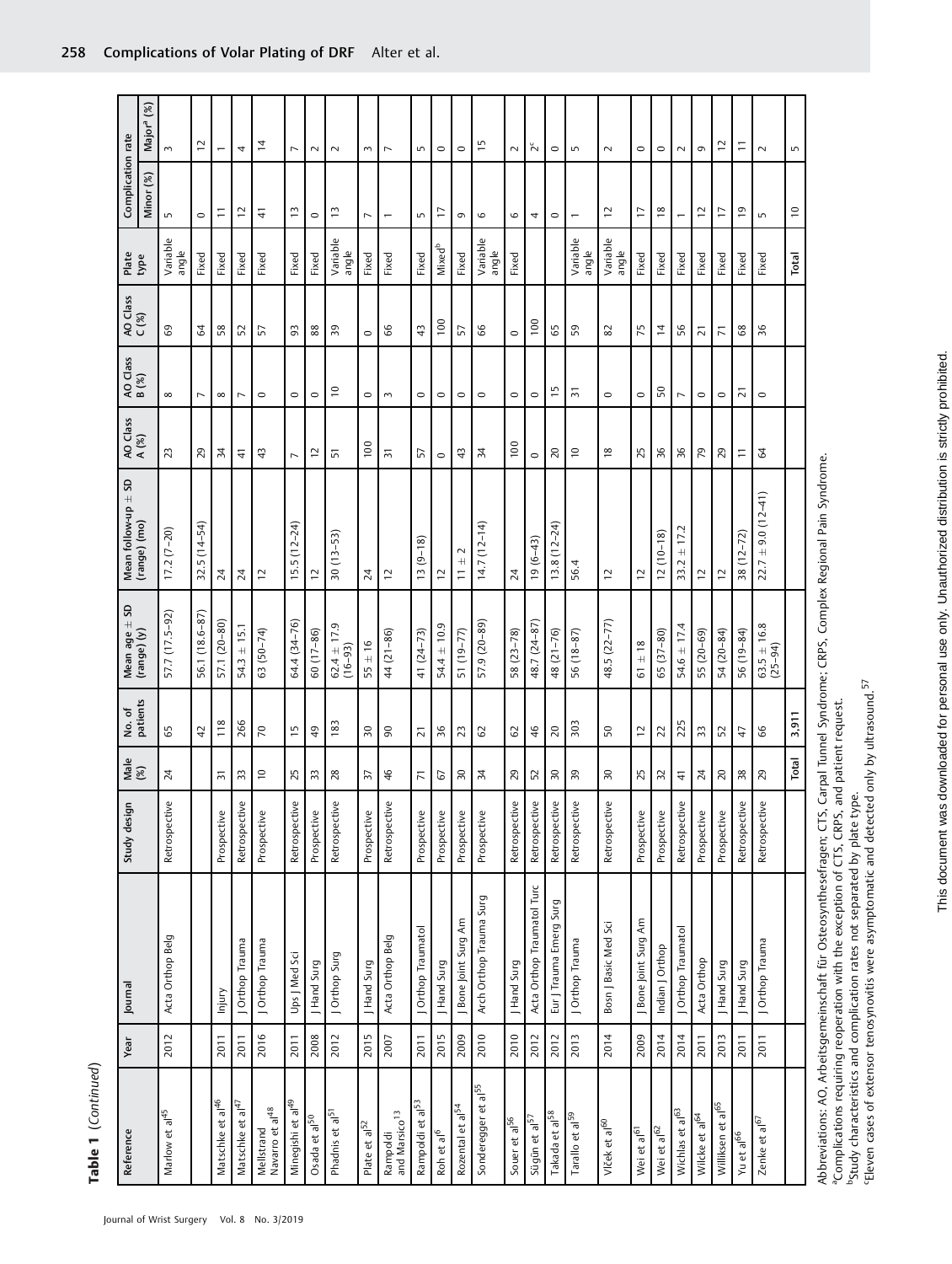Table 2 Most common complications

| <b>Complication type</b>              | Rate (%) |
|---------------------------------------|----------|
| Nerve                                 | 5.70     |
| Carpal Tunnel Syndrome (CTS)          | 2.05     |
| Complex Regional Pain Syndrome (CRPS) | 1.41     |
| Median nerve sensitivity (no CTS)     | 1.25     |
| Paresthesia (nonspecific)             | 0.38     |
| Radial nerve neuropathy               | 0.20     |
| Median nerve damage (thenar motor)    | 0.15     |
| Paresthesia (thenar region)           | 0.13     |
| Paresthesia (cutaneous branch)        | 0.10     |
| Ulnar nerve neuropathy                | 0.03     |
| Tendon                                | 3.53     |
| Extensor tendon rupture               | 1.02     |
| Flexor tenosynovitis                  | 0.69     |
| Tendonitis (nonspecific)              | 0.69     |
| Extensor tenosynovitis                | 0.59     |
| Flexor tendon rupture                 | 0.33     |
| Tendon rupture (nonspecific)          | 0.13     |
| Intersection syndrome                 | 0.03     |
| De Quervain                           | 0.03     |
| Trigger finger                        | 0.03     |
| Hardware                              | 1.61     |
| Malunion                              | 0.61     |
| Screw loosening                       | 0.33     |
| Loss of reduction                     | 0.23     |
| Intra-articular screw                 | 0.20     |
| Prominent screw                       | 0.13     |
| Prominent plate                       | 0.05     |
| Broken plate                          | 0.05     |

major complications by requiring a reoperation. Much of the discrepancy in the literature was surmised to be related to the varying definitions of a "complication," how stringent complications were reported by the authors, and how a major or minor complication was defined if at all. For instance, Mellstrand et al performed a randomized control trial comparing volar locked plating and external fixation with a high complication rate of 50.7% in the volar locking plate group and 44.6% in the external fixation group.<sup>48</sup> Although only one patient who underwent volar locked plating developed carpal tunnel syndrome that was treated operatively, 36.9% of patients reported some form of nerve dysfunction. However, this nerve dysfunction was most often transient requiring no additional treatment or surgery.

As illustrated in our review, several reported series identified nerve dysfunction and/or carpal tunnel syndrome as the most common complication following volar locking plate fixation. Arora et al performed a prospective randomized Table 3 Major complications by complication type

|          | Major complication type         | No. of<br>events | % of total<br>patients |
|----------|---------------------------------|------------------|------------------------|
| Tendon   | Extensor<br>tenosynovitis       | 19               | 0.49                   |
|          | Extensor tendon<br>rupture      | 40               | 1.02                   |
|          | Flexor tenosynovitis            | 23               | 0.59                   |
|          | Flexor tendon<br>rupture        | 13               | 0.33                   |
|          | Tendonitis<br>(nonspecific)     | 8                | 0.20                   |
|          | Tendon rupture<br>(nonspecific) | $\mathbf{1}$     | 0.03                   |
|          | Tendon sheath<br>fibroma        | 1                | 0.03                   |
| Hardware | Screw loosening                 | 5                | 0.13                   |
|          | Intra-articular screw           | 4                | 0.10                   |
|          | Prominent screw                 | $\overline{2}$   | 0.05                   |
|          | Prominent plate                 | $\overline{2}$   | 0.05                   |
|          | Loss of reduction               | 5                | 0.13                   |
|          | Malunion                        | $\overline{2}$   | 0.05                   |
|          | Radioulnar<br>synostosis        | 1                | 0.03                   |
|          | Plate break                     | $\mathbf{1}$     | 0.03                   |
| Other    | Pain/Discomfort/<br>Irritation  | 39               | 1.00                   |
|          | Infection                       | 1                | 0.03                   |
|          | Nonspecific<br>reoperations     | 21               | 0.54                   |
| Total    |                                 | 188              | 4.81                   |

study between cast treatment and volar locked plating and reported an operative complication rate of  $13\%$ ,<sup>10</sup> comparable to our review's rate. Further they found a 2.8% rate of carpal tunnel syndrome, similar to our combined 2%. Roh et al compared volar plating and external fixation and reported a complication rate following volar plating of 17%, with a rate of carpal tunnel syndrome also at 2.8%, both comparable to our reported rates.<sup>6</sup>

Carpal tunnel syndrome is common and endemic in the population at large, but it is also known to occur as a product of distal radius fractures in 7 to  $15\%$ <sup>68</sup> of cases in general, irrespective of treatment strategy. Typically, carpal tunnel syndrome following distal radius fracture is not assumed to be related to hardware, but more related to the trauma to the nerve from the fracture and/or subsequent healing with thickened bony anatomy and any residual malunion. Due to the endemic nature, we considered carpal tunnel syndrome to be a minor complication even in instances where carpal tunnel release was required. Additionally, plate removal by patient request was not considered a complication, major or minor. However, symptomatic hardware or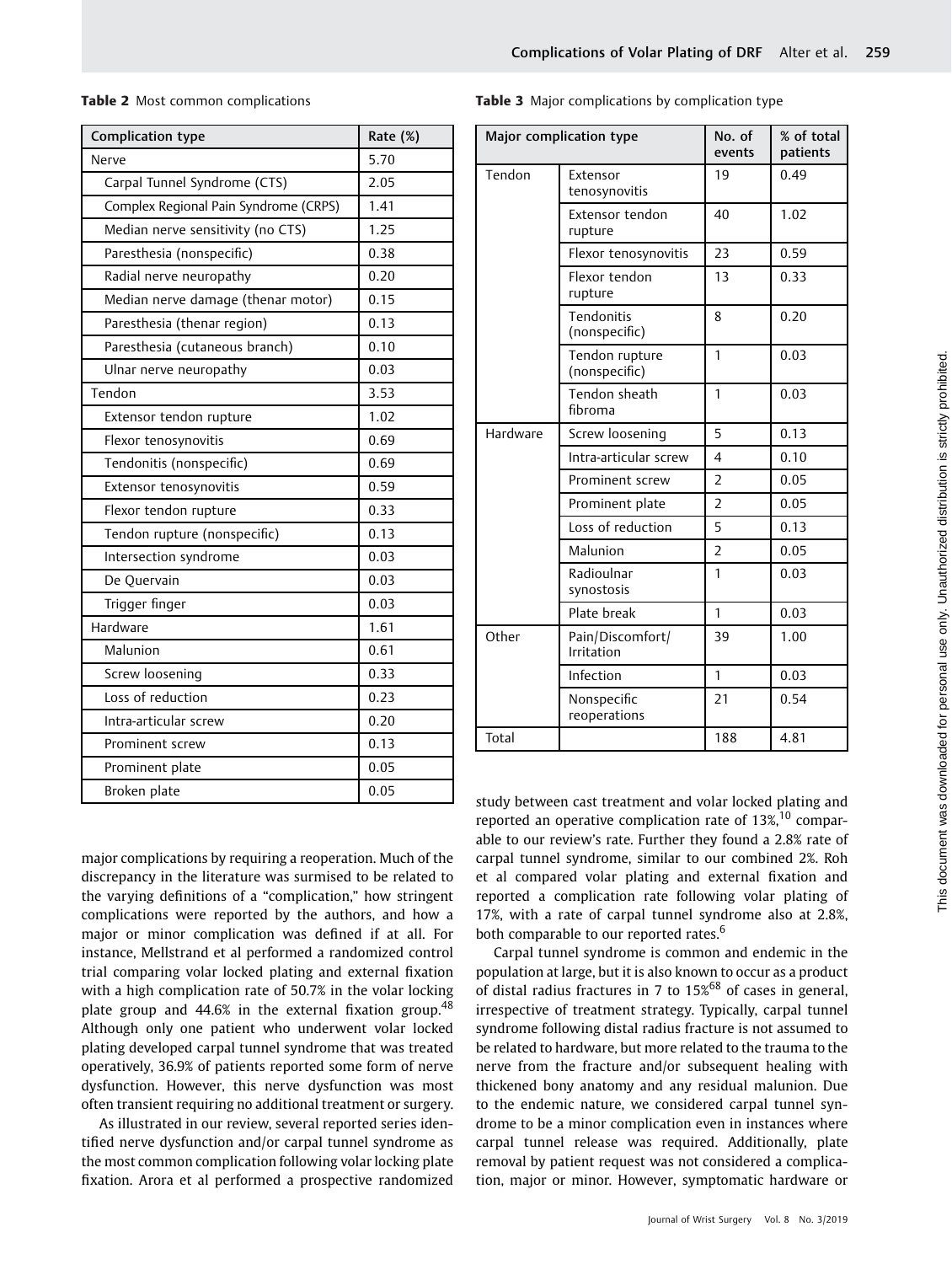tendon irritation due to hardware is directly related to the fixation and therefore considered a major complication if reoperation was required.

It has been hypothesized that the volar anatomy of thewrist is better suited to plating than the dorsal side due to the presence of more space and less contact between the distal radial cortex and tendons.<sup>49</sup> Our systematic review identified only 0.7% flexor tendon tenosynovitis and 0.3% flexor tendon rupture. While we did find low rates of flexor tendon involvement following volar locking plate fixation, there was an overall tendon complication rate of 3.8% with extensor tendon complications accounting for 1.9%. In a systematic review of tendon complications following open reduction and internal fixation of distal radius fractures, Azzi et al similarly found a low incidence of tendon complications following volar plating.<sup>69</sup> Their systematic review reported a 7.5 versus 4.5% tenosynovitis and 1.7 versus 1.4% tendon rupture rate following dorsal plating and volar locked plating, respectively.

Further comparison of complication rates between dorsal and volar locked plating by Wichlas et al found a low complication rate in both groups with 3.6% in the volar plate and 11.7% in the dorsal plate groups. $63$  They reported a low incidence of carpal tunnel syndrome at 0.44% and no tendon complications following volar locked plating. Although they found no tendon complications, implant removal was performed in 6.7% of the volar locked plate group for patients with implant-associated pain, swelling, or patient request.Whether or not persistent pain and swelling in the volar group was related to tendon irritation or truly symptomatic hardware from another source is unclear.

We found a lower hardware complication rate than expected, with the majority of complications associated with screw loosening or prominent screws. Hardware complications are likely underreported in the literature, as many nerve and tendon complication may be related to symptomatic hardware even if not explicitly stated. Arora et al found a 27% complication rate following volar locked plating with tendon complications accounting for more than half and all patients with tenosynovitis underwent early hardware removal.<sup>18</sup> While all cases of tenosynovitis and tendon rupture may not be associated with hardware prominence, the two are likely related and may explain the lower than expected hardware complication rate in our systematic review.

The main limitation of our systematic review is the heterogeneity of the data. Different surgical approaches, implants, and techniques for volar locked plating were utilized in these studies. Further, surgeon experience likely varied. Also, the scrutiny with which complications were noted by the authors is inherently unpredictable. Despite these limitations, this meta-analysis highlights the overall complication rates associated with volar locked plating of distal radius fractures over the past 10 years.

In short, this systematic review provides an updated review of the literature demonstrating a low tendon and hardware complication rate supporting the increased utilization of volar plating, and it also identified that nerve dysfunction is prevalent. Further investigation regarding the different types of volar plates may help elucidate the reason for varying complication rates between studies.

Funding None.

Conflict of Interest None declared.

#### References

- 1 Court-Brown CM, Caesar B. Epidemiology of adult fractures: a review. Injury 2006;37(08):691–697
- 2 Karl JW, Olson PR, Rosenwasser MP. The epidemiology of upper extremity fractures in the United States, 2009. J Orthop Trauma 2015;29(08):e242–e244
- 3 Kilgore ML, Morrisey MA, Becker DJ, et al. Health care expenditures associated with skeletal fractures among Medicare beneficiaries, 1999-2005. J Bone Miner Res 2009;24(12):2050–2055
- 4 Arora R, Gabl M, Gschwentner M, Deml C, Krappinger D, Lutz M. A comparative study of clinical and radiologic outcomes of unstable Colles type distal radius fractures in patients older than 70 years: nonoperative treatment versus volar locking plating. J Orthop Trauma 2009;23(04):237–242
- 5 Bales JG, Stern PJ. Treatment strategies of distal radius fractures. Hand Clin 2012;28(02):177–184
- 6 Roh YH, Lee BK, Baek JR, Noh JH, Gong HS, Baek GH. A randomized comparison of volar plate and external fixation for intra-articular distal radius fractures. J Hand Surg Am 2015;40(01):34–41
- 7 Schneppendahl J, Windolf J, Kaufmann RA. Distal radius fractures: current concepts. J Hand Surg Am 2012;37(08):1718–1725
- 8 Chung KC, Shauver MJ, Birkmeyer JD. Trends in the United States in the treatment of distal radial fractures in the elderly. J Bone Joint Surg Am 2009;91(08):1868–1873
- 9 Hakimi M, Jungbluth P, Windolf J, Wild M. Functional results and complications following locking palmar plating on the distal radius: a retrospective study. J Hand Surg Eur Vol 2010;35(04): 283–288

This document was downloaded for personal use only. Unauthorized distribution is strictly prohibited. This document was downloaded for personal use only. Unauthorized distribution is strictly prohibited.

- 10 Arora R, Lutz M, Deml C, Krappinger D, Haug L, Gabl M. A prospective randomized trial comparing nonoperative treatment with volar locking plate fixation for displaced and unstable distal radial fractures in patients sixty-five years of age and older. J Bone Joint Surg Am 2011;93(23):2146–2153
- 11 Cui Z, Pan J, Yu B, Zhang K, Xiong X. Internal versus external fixation for unstable distal radius fractures: an up-to-date metaanalysis. Int Orthop 2011;35(09):1333–1341
- 12 Koval KJ, Harrast JJ, Anglen JO, Weinstein JN. Fractures of the distal part of the radius. The evolution of practice over time. Where's the evidence? J Bone Joint Surg Am 2008;90(09):1855–1861
- Rampoldi M, Marsico S. Complications of volar plating of distal radius fractures. Acta Orthop Belg 2007;73(06):714–719
- 14 Zenke Y, Sakai A, Oshige T, et al. Extensor pollicis longus tendon ruptures after the use of volar locking plates for distal radius fractures. Hand Surg 2013;18(02):169–173
- 15 Asadollahi S, Keith PP. Flexor tendon injuries following plate fixation of distal radius fractures: a systematic review of the literature. J Orthop Traumatol 2013;14(04):227–234
- 16 Zhao HL, Wang GB, Jia YQ, Zhu SC, Zhang FF, Liu HM. Comparison of risk of Carpal Tunnel syndrome in patients with distal radius fractures after 7 treatments. Med Sci Monit 2015;21:2837–2844
- 17 Fowler JR, Ilyas AM. Prospective evaluation of distal radius fractures treated with variable-angle volar locking plates. J Hand Surg Am 2013;38(11):2198–2203
- 18 Arora R, Lutz M, Hennerbichler A, Krappinger D, Espen D, Gabl M. Complications following internal fixation of unstable distal radius fracture with a palmar locking-plate. J Orthop Trauma 2007;21 (05):316–322
- 19 Brennan SA, Kiernan C, Beecher S, et al. Volar plate versus k-wire fixation of distal radius fractures. Injury 2016;47(02):372–376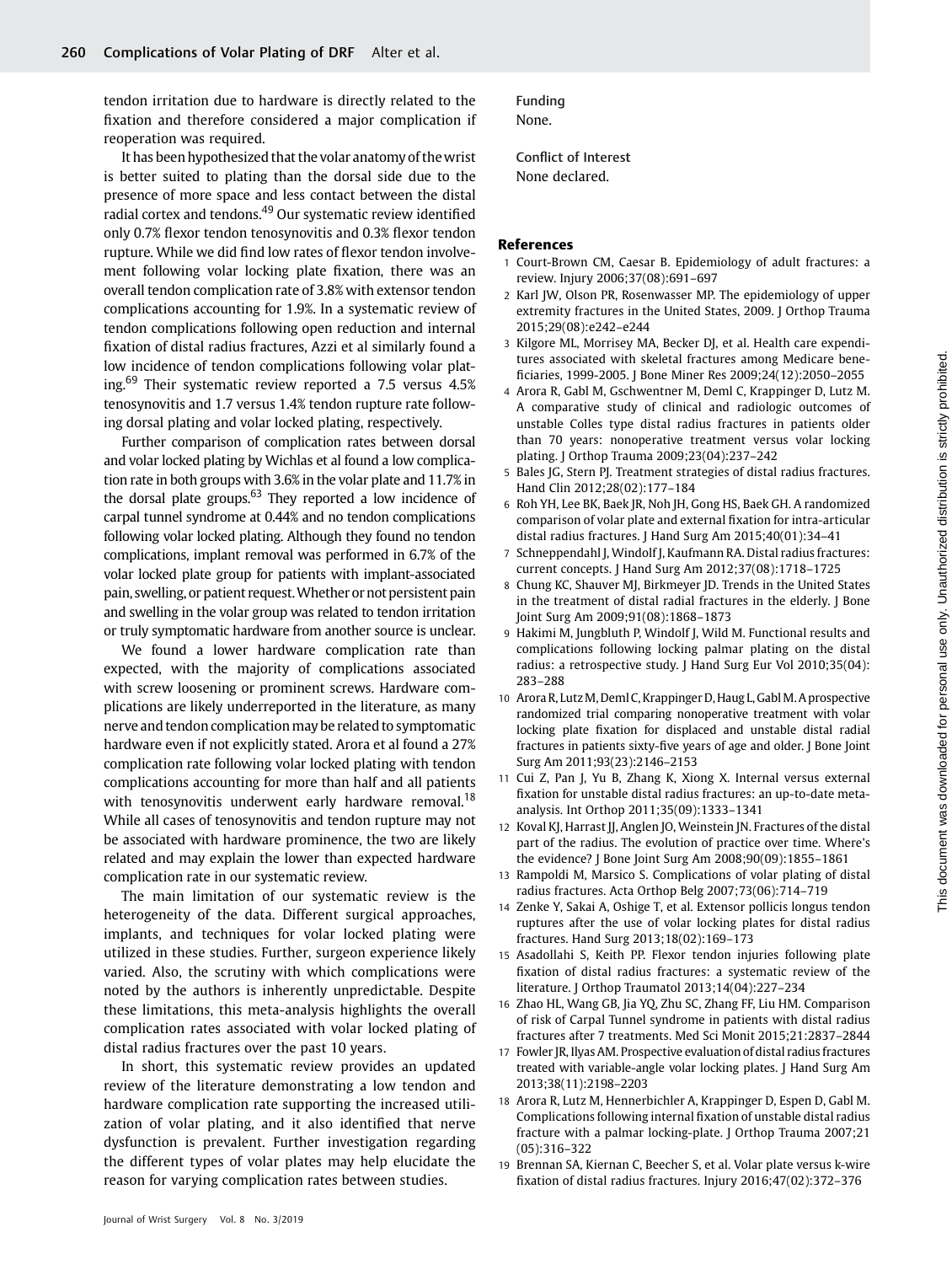- 20 Chung KC, Squitieri L, Kim HM. Comparative outcomes study using the volar locking plating system for distal radius fractures in both young adults and adults older than 60 years. J Hand Surg Am 2008;33(06):809–819
- 21 Chung KC, Watt AJ, Kotsis SV, Margaliot Z, Haase SC, Kim HM. Treatment of unstable distal radial fractures with the volar locking plating system. J Bone Joint Surg Am 2006;88(12):2687–2694
- 22 Figl M, Weninger P, Jurkowitsch J, Hofbauer M, Schauer J, Leixnering M. Unstable distal radius fractures in the elderly patient–volar fixed-angle plate osteosynthesis prevents secondary loss of reduction. J Trauma 2010;68(04):992–998
- 23 Figl M, Weninger P, Liska M, Hofbauer M, Leixnering M. Volar fixed-angle plate osteosynthesis of unstable distal radius fractures: 12 months results. Arch Orthop Trauma Surg 2009;129 (05):661–669
- 24 Gruber G, Gruber K, Giessauf C, et al. Volar plate fixation of AO type C2 and C3 distal radius fractures, a single-center study of 55 patients. J Orthop Trauma 2008;22(07):467–472
- 25 Gereli A, Nalbantoglu U, Kocaoglu B, Turkmen M. Comparative study of the closed reduction percutaneous cannulated screw fixation and open reduction palmar locking plate fixation in the treatment of AO type A2 distal radius fractures. Arch Orthop Trauma Surg 2014;134(01):121–129
- 26 Gereli A, Nalbantoğlu U, Kocaoğlu B, Türkmen M. Comparison of palmar locking plate and K-wire augmented external fixation for intra-articular and comminuted distal radius fractures. Acta Orthop Traumatol Turc 2010;44(03):212–219
- 27 Goehre F, Otto W, Schwan S, Mendel T, Vergroesen PP, Lindemann-Sperfeld L. Comparison of palmar fixed-angle plate fixation with K-wire fixation of distal radius fractures (AO A2, A3, C1) in elderly patients. J Hand Surg Eur Vol 2014;39(03):249–257
- 28 Gogna P, Selhi HS, Singla R, et al. Osteosynthesis with long volar locking plates for metaphyseal-diaphyseal fractures of the distal radius. Chin J Traumatol 2013;16(06):339–343
- 29 Gradl G, Mielsch N, Wendt M, et al. Intramedullary nail versus volar plate fixation of extra-articular distal radius fractures. Two year results of a prospective randomized trial. Injury 2014;45 (Suppl 1):S3–S8
- 30 Gradl G, Gradl G, Wendt M, Mittlmeier T, Kundt G, Jupiter JB. Nonbridging external fixation employing multiplanar K-wires versus volar locked plating for dorsally displaced fractures of the distal radius. Arch Orthop Trauma Surg 2013;133(05):595–602
- 31 Grewal R, MacDermid JC, King GJW, Faber KJ. Open reduction internal fixation versus percutaneous pinning with external fixation of distal radius fractures: a prospective, randomized clinical trial. J Hand Surg Am 2011;36(12):1899–1906
- 32 Gruber G, Zacherl M, Giessauf C, et al. Quality of life after volar plate fixation of articular fractures of the distal part of the radius. J Bone Joint Surg Am 2010;92(05):1170–1178
- 33 Hollevoet N, Vanhoutie T, Vanhove W, Verdonk R. Percutaneous Kwire fixation versus palmar plating with locking screws for Colles' fractures. Acta Orthop Belg 2011;77(02):180–187
- 34 Karantana A, Downing ND, Forward DP, et al. Surgical treatment of distal radial fractures with a volar locking plate versus conventional percutaneous methods: a randomized controlled trial. J Bone Joint Surg Am 2013;95(19):1737–1744
- 35 Kato S, Tatebe M, Yamamoto M, Iwatsuki K, Nishizuka T, Hirata H. The results of volar locking plate fixation for the fragility fracture population with distal radius fracture in Japanese women. Nagoya J Med Sci 2014;76(1-2):101–111
- 36 Kawasaki K, Nemoto T, Inagaki K, Tomita K, Ueno Y. Variable-angle locking plate with or without double-tiered subchondral support procedure in the treatment of intra-articular distal radius fracture. J Orthop Traumatol 2014;15(04):271–274
- 37 Khamaisy S, Weil YA, Safran O, Liebergall M, Mosheiff R, Khoury A. Outcome of dorsally comminuted versus intact distal radial fracture fixed with volar locking plates. Injury 2011;42(04): 393–396
- 38 Knight D, Hajducka C, Will E, McQueen M. Locked volar plating for unstable distal radial fractures: clinical and radiological outcomes. Injury 2010;41(02):184–189
- 39 Konstantinidis L, Helwig P, Strohm PC, Hirschmüller A, Kron P, Südkamp NP. Clinical and radiological outcomes after stabilisation of complex intra-articular fractures of the distal radius with the volar 2.4 mm LCP. Arch Orthop Trauma Surg 2010;130(06):751–757
- 40 Kumbaraci M, Kucuk L, Karapinar L, Kurt C, Coskunol E. Retrospective comparison of external fixation versus volar locking plate in the treatment of unstable intra-articular distal radius fractures. Eur J Orthop Surg Traumatol 2014;24(02):173–178
- 41 Kwan K, Lau TW, Leung F. Operative treatment of distal radial fractures with locking plate system-a prospective study. Int Orthop 2011;35(03):389–394
- 42 Lattmann T, Dietrich M, Meier C, Kilgus M, Platz A. Comparison of 2 surgical approaches for volar locking plate osteosynthesis of the distal radius. J Hand Surg Am 2008;33(07):1135–1143
- 43 Lattmann T, Meier C, Dietrich M, Forberger J, Platz A. Results of volar locking plate osteosynthesis for distal radial fractures. J Trauma 2011;70(06):1510–1518
- 44 Lee YS, Wei TY, Cheng YC, Hsu TL, Huang CR. A comparative study of Colles' fractures in patients between fifty and seventy years of age: percutaneous K-wiring versus volar locking plating. Int Orthop 2012;36(04):789–794
- 45 Marlow WJ, Singhal R, Dheerendra S, Ralte P, Fischer J, Waseem M. Distal radius volar locking plates: does a variable angle locking system confer a clinical advantage? Acta Orthop Belg 2012;78 (03):309–316
- 46 Matschke S, Marent-Huber M, Audigé L, Wentzensen A; LCP Study Group. The surgical treatment of unstable distal radius fractures by angle stable implants: a multicenter prospective study. J Orthop Trauma 2011;25(05):312–317
- 47 Matschke S, Wentzensen A, Ring D, Marent-Huber M, Audigé L, Jupiter JB. Comparison of angle stable plate fixation approaches for distal radius fractures. Injury 2011;42(04):385–392
- 48 Mellstrand Navarro C, Ahrengart L, Törnqvist H, Ponzer S. Volar locking plate or external fixation with optional addition of Kwires for dorsally displaced distal radius fractures: a randomized controlled study. J Orthop Trauma 2016;30(04):217–224
- 49 Minegishi H, Dohi O, An S, Sato H. Treatment of unstable distal radius fractures with the volar locking plate. Ups J Med Sci 2011; 116(04):280–284
- 50 Osada D, Kamei S, Masuzaki K, Takai M, Kameda M, Tamai K. Prospective study of distal radius fractures treated with a volar locking plate system. J Hand Surg Am 2008;33(05):691–700
- 51 Phadnis J, Trompeter A, Gallagher K, Bradshaw L, Elliott DS, Newman KJ. Mid-term functional outcome after the internal fixation of distal radius fractures. J Orthop Surg 2012;7:4
- 52 Plate JF, Gaffney DL, Emory CL, et al. Randomized comparison of volar locking plates and intramedullary nails for unstable distal radius fractures. J Hand Surg Am 2015;40(06):1095–1101
- 53 Rampoldi M, Palombi D, Tagliente D. Distal radius fractures with diaphyseal involvement: fixation with fixed angle volar plate. J Orthop Traumatol 2011;12(03):137–143
- 54 Rozental TD, Blazar PE, Franko OI, Chacko AT, Earp BE, Day CS. Functional outcomes for unstable distal radial fractures treated with open reduction and internal fixation or closed reduction and percutaneous fixation. A prospective randomized trial. J Bone Joint Surg Am 2009;91(08):1837–1846
- 55 Sonderegger J, Schindele S, Rau M, Gruenert JG. Palmar multidirectional fixed-angle plate fixation in distal radius fractures: do intraarticular fractures have a worse outcome than extraarticular fractures? Arch Orthop Trauma Surg 2010;130(10):1263–1268
- 56 Souer JS, Ring D, Matschke S, Audige L, Maren-Hubert M, Jupiter J. Comparison of functional outcome after volar plate fixation with 2.4-mm titanium versus 3.5-mm stainless-steel plate for extraarticular fracture of distal radius. J Hand Surg Am 2010;35(03): 398–405